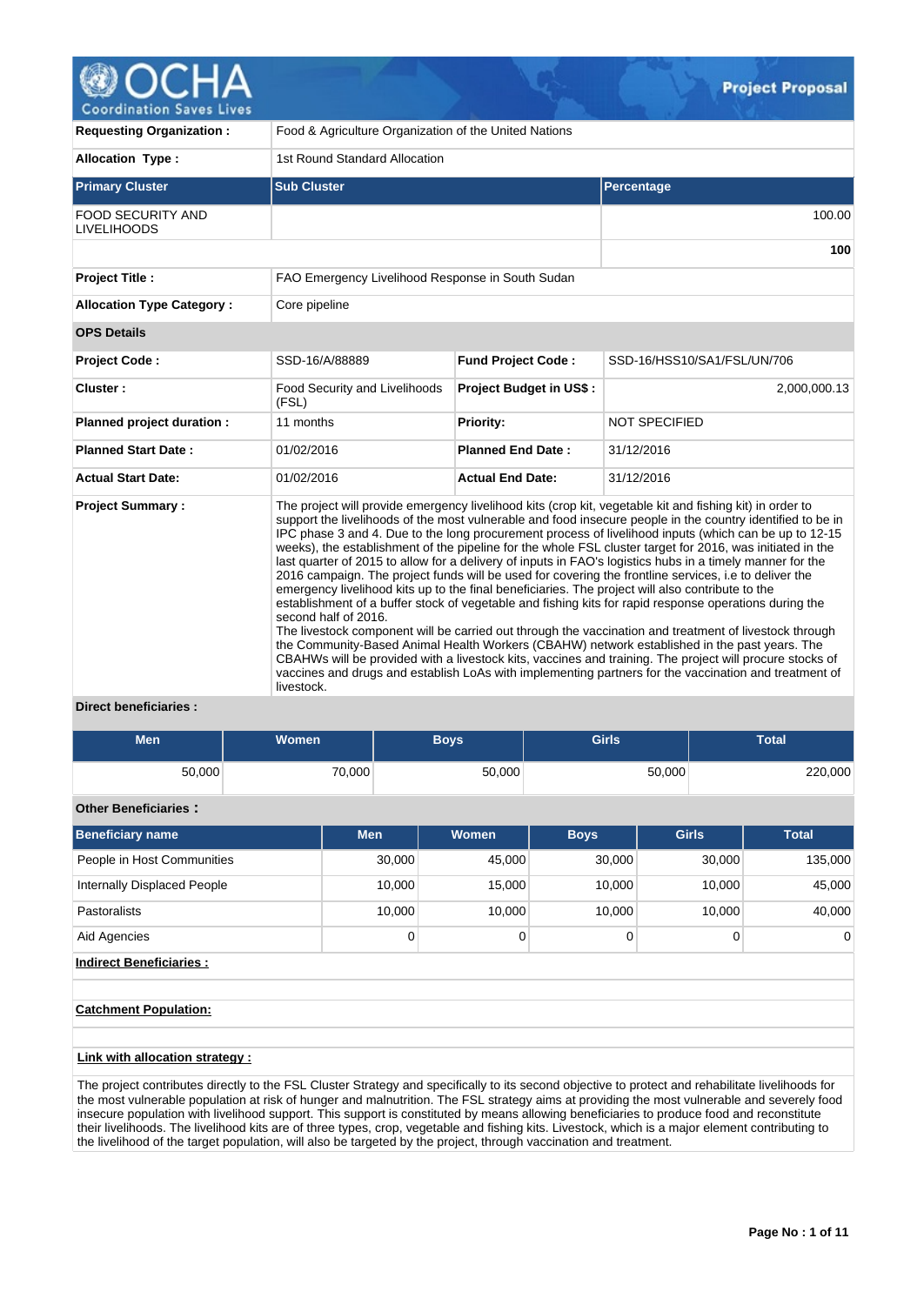# **Sub-Grants to Implementing Partners :**

| <b>Partner Name</b>                                                                            | <b>Partner Type</b> | <b>Budget in US\$</b> |
|------------------------------------------------------------------------------------------------|---------------------|-----------------------|
| WVI, CARE, RI, SP, VSF-S, VSF-G, CORDAID, JAM<br>International, Plan International, OXFAM, etc | International NGO   | 1.000.000.00          |
| CMD, CISDA, FH, FCDI, DMI, SSUDA, RuCAPD,<br><b>UNKEA</b>                                      | National NGO        | 600,000.00            |
|                                                                                                |                     | 1.600.000.00          |

# **Other funding secured for the same project (to date) :**

| <b>Other Funding Source</b> | <b>Other Funding Amount</b> |
|-----------------------------|-----------------------------|
| <b>OFDA</b>                 | 2,800,000.00                |
| <b>DFID</b>                 | 3,000,000.00                |
| <b>NORWAY</b>               | 7,500,000.00                |
| <b>DANIDA</b>               | 1,000,000.00                |
|                             | 14,300,000.00               |

## **Organization focal point :**

| <b>Name</b>         | <b>Title</b><br><b>Email</b>                            |                      |               |  |
|---------------------|---------------------------------------------------------|----------------------|---------------|--|
|                     |                                                         |                      |               |  |
| Serge Tissot        | FAO Representative in<br>South Sudan a.i.               | serge.tissot@fao.org | +211922002217 |  |
| Karim Bah           | abdoulkarim.bah@fao.org<br>Deputy Fao<br>Representative |                      | +211922002217 |  |
| <b>BAAILABAILLE</b> |                                                         |                      |               |  |

### **BACKGROUND**

## **1. Humanitarian context analysis**

The level of food insecurity and malnutrition in South Sudan has been serious for decades owing to the lack of development and recurrent conflicts. Food security has been further deteriorating since January 2014 due to the compounding effects of the civil conflict and a severe economic downturn .as well an increased in food insecure female and child headed families. The latest IPC analysis, finalized in September 2015 and released by the Government on 22 October 2015 shows that the food security situation is worse than expected, including in Greater Bahr el -Ghazal and Greater Equatoria. In September 2015, 3.9 million people were classified as severely food insecure, an 80% increase compared to the same period of last year. Extremely worrying is the presence of 30 000 people classified in IPC 5 (Catastrophe) in Unity State.

The long-term effects of the conflict coupled with high food prices, erratic rainfall patterns, depleted livelihood options and limited humanitarian access continue to put pressure on households' food security. IDP populations in conflict areas, in particular, continue to face extremely worrying levels of food insecurity.

Of the 830,000 people estimated to be in IPC 4 (Emergency) in September 2015, about 70 percent were in the conflict-affected states of Jonglei, Unity and Upper Nile. According to projections made for the period October to

December 2015, 2.4 million people (a 60% increase from same period last year) will continue to face severe food and nutrition insecurity, the majority of whom are in Unity, Upper Nile and Jonglei States. The food security improvement usually expected at this time of the year (harvest season) will be lower than the levels realized in 2014 and other typical years in South Sudan. From January to March 2016, even with humanitarian assistance, the situation will deteriorate, with 2.6 million people expected to be in Phases 3 and 4.

The situation in Unity State is of extreme concern. As a result of deteriorating conditions due to clashes, around 70 % of the population in Unity was estimated to be in Phases 3 and 4 in September. In this state, the IPC analysis estimates that 30,000 people are experiencing Catastrophe (IPC Classification Phase 5) and are likely to deteriorate into famine in the absence of urgent and immediate humanitarian access. The number of people in phase 5 in this state is expected to further increase to 40,000 for the period October to December 2015. The situation in conflict-affected areas is extremely serious, with people's resilience capacities being affected beyond recovery. The situation calls for immediate and massive humanitarian action, coupled with measures aiming at gradually restoring livelihoods and rebuilding people's resilience. Once famine is declared (as was the case in Somalia in 2011), it is already too late for the people affected. The renewed violence disrupted thousands of farmers from planting in time or maintaining crops for the main season, which was crucial to their food security and survival as most food stocks are depleted. Moreover, they have lost their livestock, have no functioning markets from which to purchase food and are cut -off from humanitarian assistance. These communities are reportedly relying on the consumption of water lilies and fish. The same communities were displaced in early 2014 and their livelihoods had yet to recover before this new displacement. The majority of these are women, children, men and elderly people, who are fully reliant on humanitarian assistance to prevent falling into Famine (Phase 5).

At the same time, a deepening economic crisis marked by a devaluing currency, market disruption and soaring food prices has particularly hit urban populations.

## **2. Needs assessment**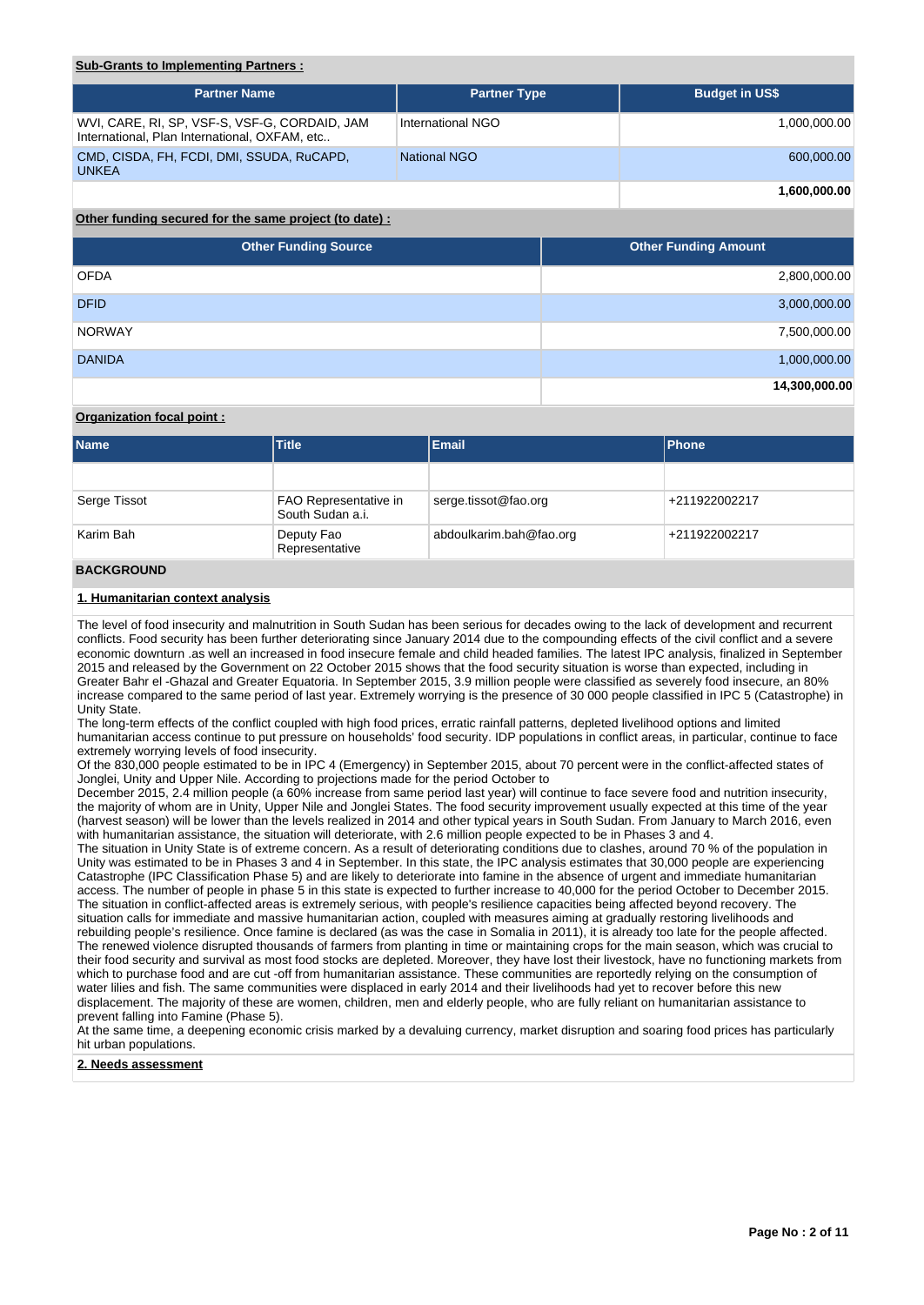As of November 2015, an estimated 2.4 million people in the Republic of South Sudan were classified as severely food insecure and are unable to meet their food needs. The majority are located in the three conflict-affected states of the Greater Upper Nile region and most parts of the Greater Bahr el Ghazal region. Food Security and Nutrition Monitoring System assessments conducted in the Greater Upper Nile states found that in areas where little or no humanitarian assistance has been received due to access constraints perpetuated by insecurity, many households have resorted to crisis coping strategies.

Insecurity has affected traditional livestock migration routes with serious repercussions on availability of milk, rising animal disease and disrupted markets. Besides the Greater Upper Nile region, new conflict is affecting the Equatoria region. Moreover, the economic downturn heavily impacts food security across the country. The lack of green harvest, livestock products and the limited humanitarian assistance in Southern Unity have raised concerns on the food security situation of these populations. Recent assessments have ruled out a famine situation in the most affected counties in Unity (Mayendit, Leer, Koch and Guit), but have confirmed the emergency level of food insecurity and Integrated Food Security Phase Classification (IPC) Phase 5 at household level (Catastrophe).

As per normal seasonal patterns, food security improves during the last quarter of the year, but less than expected. The comparison of the same time periods over the past years indicates that food security is worsening year after year. Following the intra-annual fluctuation pattern, in the 2016 lean season (May to July) a large proportion of South Sudanese are expected to suffer severe food insecurity and undernutrition. As per the IPC outlook for January-March 2016, it is estimated that 436 000 households will be in IPC Phases 3 and 4 (a total of about 2.6 million people).

The project will provide emergency livelihood support to vulnerable populations (internally displaced persons [IDPs], host communities, refugees) that are in IPC Phases 3 and 4 through the provision of crop seeds, vegetable seeds and fishing materials. Food security information and Food Security and Livelihoods Cluster (FSLC) coordination will support decisions for the Food and Agriculture Organization of the United Nations' (FAO's) and stakeholders programmes. These activities will be complemented by livestock disease monitoring and control and livestock vaccination.

It is estimated that the target population is in need of about 180 000 crop kits, 145 000 vegetable kits and 133 000 fishing kit. Moreover, it is estimated that 8 million livetsock need to be vaccinated and treated against major livestock diseases. The current project will contribute to the delivery of about livelihood kits to about 40 000 HH.

## **3. Description Of Beneficiaries**

Beneficiary target figures for FAO's Emergency Response Programme is based on IPC outlook for January - March 2016, targeting 100 percent of households in IPC Phase 3 "Crisis" and IPC Phase 4 "Emergency" and above, equaling about 2.6 Million people. More than 62 percent of this population is living in Greater Upper Nile States. The target population therefore constituted by severely food insecure people, both host communities and IDPs.

The selection process of final beneficiaries will be undertaken by implementing partners through pre-determined criteria as stipulated in FAO's standard LoAs. Emphasis will be placed on women and children-headed households as they are often hardest hit by the crisis to ensure they make up at least 60 percent of the overall households reached under the Emergency Response.

## **4. Grant Request Justification**

The project will provide emergency livelihood kits to the beneficiaries in order to support the livelihoods of the most vulnerable and food insecure people in the country. The provision of emergency livelihood inputs, especially crop kits, is closely linked to the agricultural season. Crop seeds must reach farmers at planting time, not too early as seeds may be used for other purposes, nor too late, in order to make the best use of the rains. The procurement process of crop inputs is long and also linked to the agricultural season. Crop seeds can be purchased only at harvest, but the process of assessing available seeds in the national and regional markets has to start early enough to allow for quality check, inspection, bagging, transport, etc… For 2016, FAO will maximize the procurement of locally produced seeds, either through seed fairs where possible or through local procurement of seeds. Tools, vegetable seeds and agricultural tools have a delivery time of up to 12-14 weeks. Since the distribution of kits is planned for March-May, FAO prioritized the funding made available by donors to initiate the procurement of the emergency livelihood inputs. The CHF funding is critical to ensure the frontline and the logistics for the distribution of the emergency livelihood inputs.

The crop kit consists of crop seeds and one hand tool. The composition of the crop kit varies depending on the agro-ecological zone where it will be distributed. The main crop seeds are maize, sorghum, cowpea and groundnut. In Greater Upper Nile, the preference is for maize and sorghum, while in the rest of the country, sorghum and groundnut are preferred. The tools will be either one hoe or one maloda, depending on the preferences of recipients. The vegetable kit consists of nine different vegetable seeds, one hoe or maloda, one water bucket. The composition of the vegetable kits will depend on the preference of the recipients and their knowledge/capacities. For both the crop and the vegetable kits, leaflets providing explanations on how to use the seeds will be provided.

The fishing kit consists of one box of hooks (100 pieces, sizes 7 or 8), two twines and one monofilament. The kit can be completed with mending needles and/or cool boxes depending on the type of accompanying activities that will be put in place in specific places. The livestock component will be carried out through the vaccination and treatment of livestock through the Community-Based Animal Health Workers (CBAHW) network established in the past years. The CBAHWs will be provided with a livestock kit, with capacity development and a cost-recovery mechanism will be put in place wherever possible. As part of the livestock intervention, FAO will continue its efforts to reestablish the cold chain to its full potential.

Due to the structural and logistical challenges in South Sudan, the prepositioning of livelihood items will be carried out by combining all available means, i.e. road, water and air. Road and water transport are the preferred ways but also those most sensitive to security and seasonality. FAO will use as much as possible existing logistics mechanisms such as the logistics cluster and the United Nations Humanitarian Air Service, but it is anticipated that more than 1200 tonnes of inputs will have to be transported by air. Frontline services including beneficiary identification, technical training, and post-distribution monitoring - will be carried out by FAO's implementing partners.

### **5. Complementarity**

The present proposal complements other on-going projects by providing frontline services for pipeline that have been established with other funding sources.

## **LOGICAL FRAMEWORK**

## **Overall project objective**

The project will contribute to Protect and rehabilitate livelihoods for the vulnerable population at risk of hunger and malnutrition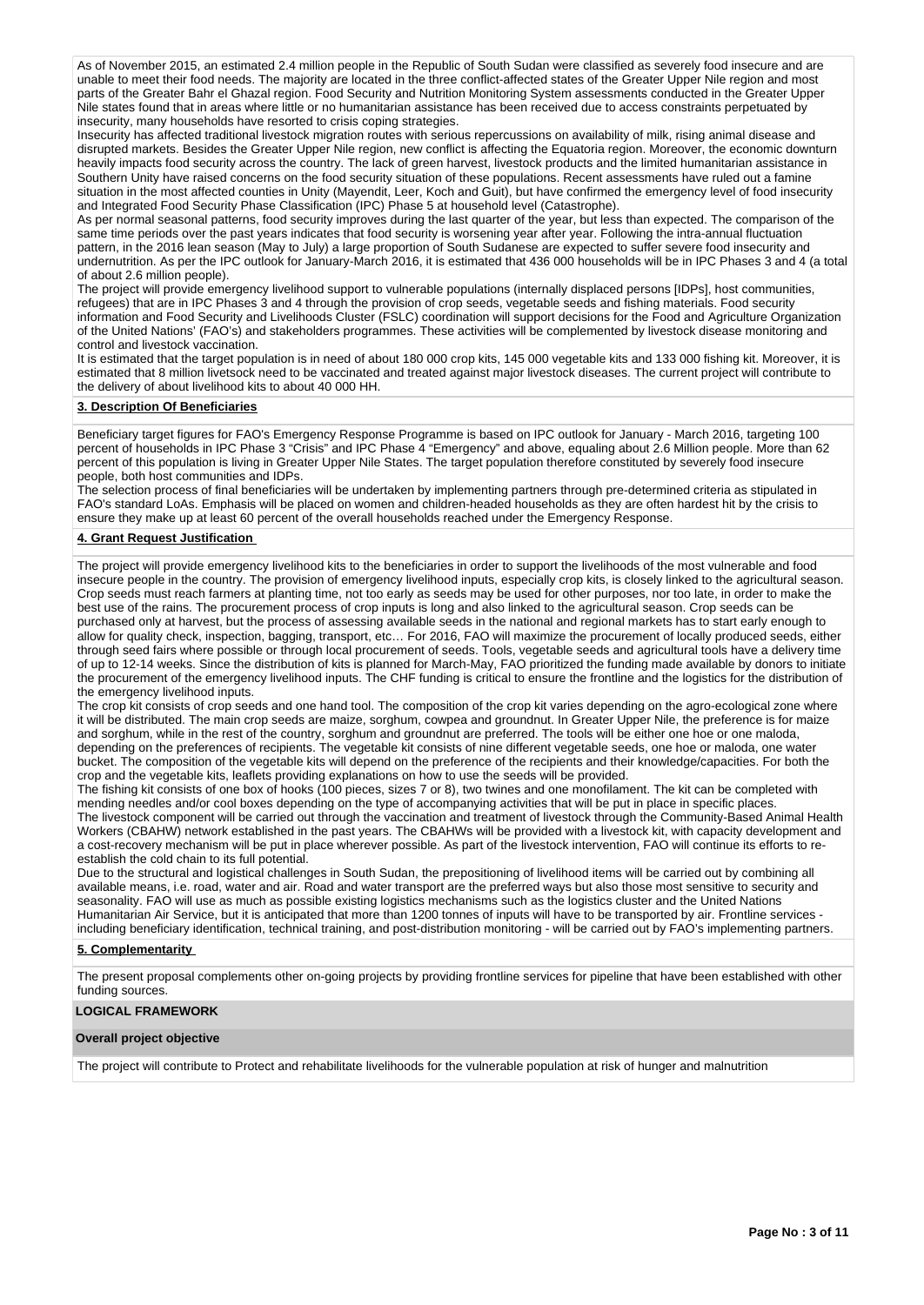|                                                                                                                                                                                                                                                                                                                                                                                                                                                                                                                                                                                                                                                                                                                    | <b>FOOD SECURITY AND LIVELIHOODS</b>                                                                                               |                                                                                                                                                                                                                                                                                         |                                                |                                 |             |              |               |  |  |  |  |
|--------------------------------------------------------------------------------------------------------------------------------------------------------------------------------------------------------------------------------------------------------------------------------------------------------------------------------------------------------------------------------------------------------------------------------------------------------------------------------------------------------------------------------------------------------------------------------------------------------------------------------------------------------------------------------------------------------------------|------------------------------------------------------------------------------------------------------------------------------------|-----------------------------------------------------------------------------------------------------------------------------------------------------------------------------------------------------------------------------------------------------------------------------------------|------------------------------------------------|---------------------------------|-------------|--------------|---------------|--|--|--|--|
|                                                                                                                                                                                                                                                                                                                                                                                                                                                                                                                                                                                                                                                                                                                    | <b>Cluster objectives</b>                                                                                                          | <b>Strategic Response Plan (SRP) objectives</b>                                                                                                                                                                                                                                         |                                                | <b>Percentage of activities</b> |             |              |               |  |  |  |  |
| and malnutrition                                                                                                                                                                                                                                                                                                                                                                                                                                                                                                                                                                                                                                                                                                   | CO2: Protect livelihoods and promote<br>livelihoods based coping capacities of the<br>most vulnerable population at risk of hunger | HRP 2016 SO2: Ensure communities are<br>protected, capable and prepared to cope with<br>significant threats                                                                                                                                                                             | 100                                            |                                 |             |              |               |  |  |  |  |
| Contribution to Cluster/Sector Objectives: The project contributes to the frontline services and logistics to provide emergency livelihood<br>inputs to the most vulnerable population in South Sudan. The FSL pipeline covering all the needs of the FSL CLuster has been established<br>by FAO thanks to donors that were able to make funding available in a timely manner. The lead time for delivery of livelihood inputs, such as<br>tools, fishing equipment, seeds, can reach up to 12-15 weeks. Action for procuring these items must commence in a timely manner. The<br>funding made available by the CHF is critical to ensure that the livelihood inputs are delivered up to the final beneficiaries. |                                                                                                                                    |                                                                                                                                                                                                                                                                                         |                                                |                                 |             |              |               |  |  |  |  |
| <b>Outcome 1</b>                                                                                                                                                                                                                                                                                                                                                                                                                                                                                                                                                                                                                                                                                                   |                                                                                                                                    |                                                                                                                                                                                                                                                                                         |                                                |                                 |             |              |               |  |  |  |  |
|                                                                                                                                                                                                                                                                                                                                                                                                                                                                                                                                                                                                                                                                                                                    |                                                                                                                                    | Emergency livelihood support provided to food insecure and displaced households                                                                                                                                                                                                         |                                                |                                 |             |              |               |  |  |  |  |
| Output 1.1                                                                                                                                                                                                                                                                                                                                                                                                                                                                                                                                                                                                                                                                                                         |                                                                                                                                    |                                                                                                                                                                                                                                                                                         |                                                |                                 |             |              |               |  |  |  |  |
| <b>Description</b>                                                                                                                                                                                                                                                                                                                                                                                                                                                                                                                                                                                                                                                                                                 |                                                                                                                                    |                                                                                                                                                                                                                                                                                         |                                                |                                 |             |              |               |  |  |  |  |
|                                                                                                                                                                                                                                                                                                                                                                                                                                                                                                                                                                                                                                                                                                                    | Target beneficiaries received emergency livelihood kits                                                                            |                                                                                                                                                                                                                                                                                         |                                                |                                 |             |              |               |  |  |  |  |
| <b>Assumptions &amp; Risks</b>                                                                                                                                                                                                                                                                                                                                                                                                                                                                                                                                                                                                                                                                                     |                                                                                                                                    |                                                                                                                                                                                                                                                                                         |                                                |                                 |             |              |               |  |  |  |  |
| emergency livelihood goods                                                                                                                                                                                                                                                                                                                                                                                                                                                                                                                                                                                                                                                                                         | Humanitarian access corridors are maintained open and operational<br>Insecurity does not impede delivery of project activities     | Commodities are available and in sufficient quantities on the international and local market and no major delays in delivery experienced<br>Onset of the rainy season/flooding can cut of access to major roads accessible during the dry season, which can delay the prepositioning of |                                                |                                 |             |              |               |  |  |  |  |
| <b>Activities</b>                                                                                                                                                                                                                                                                                                                                                                                                                                                                                                                                                                                                                                                                                                  |                                                                                                                                    |                                                                                                                                                                                                                                                                                         |                                                |                                 |             |              |               |  |  |  |  |
| Activity 1.1.1                                                                                                                                                                                                                                                                                                                                                                                                                                                                                                                                                                                                                                                                                                     |                                                                                                                                    |                                                                                                                                                                                                                                                                                         |                                                |                                 |             |              |               |  |  |  |  |
|                                                                                                                                                                                                                                                                                                                                                                                                                                                                                                                                                                                                                                                                                                                    |                                                                                                                                    | Identify and select FAO partners/service providers for the selection and registration of beneficiaries and distribution of inputs                                                                                                                                                       |                                                |                                 |             |              |               |  |  |  |  |
| Activity 1.1.2                                                                                                                                                                                                                                                                                                                                                                                                                                                                                                                                                                                                                                                                                                     |                                                                                                                                    |                                                                                                                                                                                                                                                                                         |                                                |                                 |             |              |               |  |  |  |  |
|                                                                                                                                                                                                                                                                                                                                                                                                                                                                                                                                                                                                                                                                                                                    | Provide portable emergency livelihood kits to the identified beneficiaries                                                         |                                                                                                                                                                                                                                                                                         |                                                |                                 |             |              |               |  |  |  |  |
| Activity 1.1.3                                                                                                                                                                                                                                                                                                                                                                                                                                                                                                                                                                                                                                                                                                     |                                                                                                                                    |                                                                                                                                                                                                                                                                                         |                                                |                                 |             |              |               |  |  |  |  |
|                                                                                                                                                                                                                                                                                                                                                                                                                                                                                                                                                                                                                                                                                                                    |                                                                                                                                    | Provide basic advice to kit beneficiaries on optimal use of inputs, post-harvest handling and conservation                                                                                                                                                                              |                                                |                                 |             |              |               |  |  |  |  |
| Activity 1.1.4                                                                                                                                                                                                                                                                                                                                                                                                                                                                                                                                                                                                                                                                                                     |                                                                                                                                    |                                                                                                                                                                                                                                                                                         |                                                |                                 |             |              |               |  |  |  |  |
| <b>Indicators</b>                                                                                                                                                                                                                                                                                                                                                                                                                                                                                                                                                                                                                                                                                                  |                                                                                                                                    | Provide capacity development trainings and technical support to FAO partners                                                                                                                                                                                                            |                                                |                                 |             |              |               |  |  |  |  |
|                                                                                                                                                                                                                                                                                                                                                                                                                                                                                                                                                                                                                                                                                                                    |                                                                                                                                    |                                                                                                                                                                                                                                                                                         |                                                |                                 |             |              |               |  |  |  |  |
|                                                                                                                                                                                                                                                                                                                                                                                                                                                                                                                                                                                                                                                                                                                    |                                                                                                                                    |                                                                                                                                                                                                                                                                                         | <b>End cycle beneficiaries</b><br>End<br>cycle |                                 |             |              |               |  |  |  |  |
| Code                                                                                                                                                                                                                                                                                                                                                                                                                                                                                                                                                                                                                                                                                                               | <b>Cluster</b>                                                                                                                     | <b>Indicator</b>                                                                                                                                                                                                                                                                        | <b>Men</b>                                     | Women                           | <b>Boys</b> | <b>Girls</b> | <b>Target</b> |  |  |  |  |
| Indicator 1.1.1                                                                                                                                                                                                                                                                                                                                                                                                                                                                                                                                                                                                                                                                                                    | <b>FOOD SECURITY AND</b><br><b>LIVELIHOODS</b>                                                                                     | Frontline # of households provided with crops<br>seeds                                                                                                                                                                                                                                  |                                                |                                 |             |              | 25,000        |  |  |  |  |
|                                                                                                                                                                                                                                                                                                                                                                                                                                                                                                                                                                                                                                                                                                                    |                                                                                                                                    | <b>Means of Verification</b> : Rapid Post Distribution Monitoring, FAO Information Management System, partner reports                                                                                                                                                                   |                                                |                                 |             |              |               |  |  |  |  |
|                                                                                                                                                                                                                                                                                                                                                                                                                                                                                                                                                                                                                                                                                                                    | Indicator 1.1.2   FOOD SECURITY AND<br><b>LIVELIHOODS</b>                                                                          | Frontline # of households provided with vegetable<br>seeds                                                                                                                                                                                                                              |                                                |                                 |             |              | 25,000        |  |  |  |  |
| Means of Verification: RPDM, FAO IM system, Partner Reports                                                                                                                                                                                                                                                                                                                                                                                                                                                                                                                                                                                                                                                        |                                                                                                                                    |                                                                                                                                                                                                                                                                                         |                                                |                                 |             |              |               |  |  |  |  |

|                                                                           | Indicator 1.1.3   FOOD SECURITY AND<br><b>LIVELIHOODS</b> | Frontline # of animals vaccinated and treated                                                   |  |  |  |  | 250,000 |  |  |
|---------------------------------------------------------------------------|-----------------------------------------------------------|-------------------------------------------------------------------------------------------------|--|--|--|--|---------|--|--|
| <b>Means of Verification:</b> FAO IM system, M&E reports, partner reports |                                                           |                                                                                                 |  |  |  |  |         |  |  |
|                                                                           | Indicator 1.1.4   FOOD SECURITY AND<br>LIVELIHOODS        | Frontline # of CAHW trained and supplied with<br>veterinary drugs, vaccines and other materials |  |  |  |  | 250     |  |  |
| <b>Means of Verification: M&amp;E report, partner reports</b>             |                                                           |                                                                                                 |  |  |  |  |         |  |  |
| Output 1.2                                                                |                                                           |                                                                                                 |  |  |  |  |         |  |  |

# **Description**

Targeted number of animals treated and protected against common diseases

# **Assumptions & Risks**

Humanitarian access corridors are maintained open and operational

Commodities are available and in sufficient quantities on the international and local market and no major delays in delivery experienced Onset of the rainy season/flooding can cut of access to major roads accessible during the dry season, which can delay the prepositioning of emergency livelihood goods Insecurity does not impede delivery of project activities

# **Activities**

**Activity 1.2.1** 

Address morbidity and mortality through livestock vaccination and treatment in at risk areas

**Activity 1.2.2** 

Strengthen CBAHW network by equipping and training CBAHWs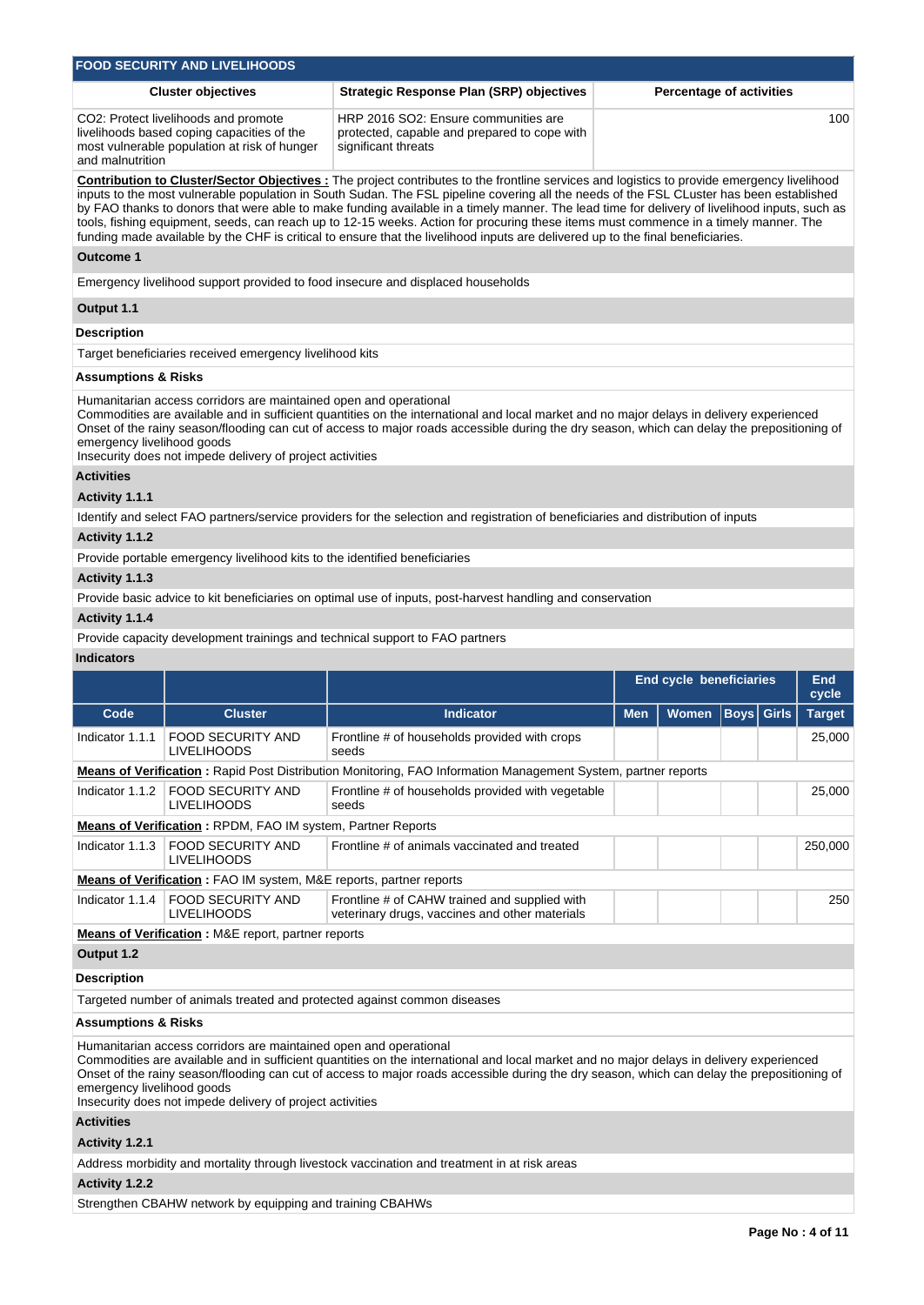## **Activity 1.2.3**

Reinforce the veterinary cold chain and replenish essential vaccines/drugs supply

| <b>Indicators</b> |
|-------------------|
|-------------------|

|                               |                                                           |                                              | End cycle beneficiaries |              |                   |  | End<br>cycle  |  |  |  |  |
|-------------------------------|-----------------------------------------------------------|----------------------------------------------|-------------------------|--------------|-------------------|--|---------------|--|--|--|--|
| Code                          | <b>Cluster</b>                                            | <b>Indicator</b>                             | <b>Men</b>              | <b>Women</b> | <b>Boys Girls</b> |  | <b>Target</b> |  |  |  |  |
| Indicator 1.2.1               | FOOD SECURITY AND<br><b>LIVELIHOODS</b>                   | Frontline # of heads of livestock vaccinated |                         |              |                   |  | 250,000       |  |  |  |  |
| <b>Means of Verification:</b> |                                                           |                                              |                         |              |                   |  |               |  |  |  |  |
|                               | Indicator 1.2.2   FOOD SECURITY AND<br><b>LIVELIHOODS</b> | Frontline # of heads of livestock treated    |                         |              |                   |  | 250,000       |  |  |  |  |
| <b>Means of Verification:</b> |                                                           |                                              |                         |              |                   |  |               |  |  |  |  |
|                               | <b>Additional Targets:</b>                                |                                              |                         |              |                   |  |               |  |  |  |  |

# **M & R**

# **Monitoring & Reporting plan**

FAO South Sudan developed a monitoring system tailored to the Emergency Livelihood Response Programme to strengthen accountability to affected populations (AAP) and resource partners alike. It includes on-site monitoring during distribution of inputs to obtain rapid feedback from beneficiaries, post-distribution monitoring, post-planting and post-harvest assessments. In addition, it has improved AAP, as the system provides information on type and quantity of inputs distributed along with the location on a map and beneficiary photos. Partners have also been provided with guidelines and a checklist on AAP. The results of these processes have provided important feedback as well as evidence of the effectiveness of FAO's strategy. Feedback from beneficiaries is received through the implementing partners and provided in the reports of the Letter of Agreements. Feedback is usually received on timing of operation (inputs to be received earlier in the season mainly, whereas types of inputs received, quantities, etc… are well perceived). However, there is a lack of capacities of the implementing partners that needs to be addressed. Project beneficiaries are used to receiving inputs for free and some have a behaviour pretending that assistance is provided to all, for free and on a continued basis. Unfortunately, this has been supported by a weak capacity of the NGOs that are engaging with the communities.

In 2014/2015, FAO started developing capacities of implementing partners on AAP, introducing FAO's guidelines on AAP mostly focused on selecting the best times for distribution operations, limiting queuing time for beneficiaries, informing the beneficiaries in advance on distribution sites and times and types of inputs they would receive, at providing messages about the free nature of gifts received. For 2016, mechanisms will be put in place (still to be identified) in order to allow beneficiaries to provide directly feedback on the distribution operation and on eventual harassments or request for payments.

More efforts will be made to further develop capacities of partners on AAP and go one step further to start making communities more and better aware and participatory of the on-going programmes that benefit them.

As part of the accountability to affected populations (AAP), beneficiaries will be asked to provide feedback regarding positive aspects and any shortcomings in the project implementation. Information from the project beneficiaries about their experience in vegetable gardening, fruit growing and agroforestry practices and overall perceived benefits (e.g. changes in livelihoods and in school's income, improvements in nutrition and food security, etc.) will be analysed and reported. This will enhance contact with beneficiaries, gauge process, ensure implementation is on-going as planned and identify any corrective measures that need to be addressed in order to ensure outputs are being achieved within the timeframe.

Quarterly progress and annual reports will be prepared and submitted to DFID and other relevant stakeholders. The report will, inter alia, outline the activities undertaken, the achievements made, the constraints encountered and the lessons learned. On the basis of the progress reports and the feedback from the beneficiaries, necessary adjustments to the project will be identified and recommended for consideration.

### **Workplan**

| <b>Activity description</b>                                                                                                                          | Year | 1 | $\overline{2}$ | 3        |     | 5   | 6        | 7            | 8   | 9            |          | 1011112 |              |
|------------------------------------------------------------------------------------------------------------------------------------------------------|------|---|----------------|----------|-----|-----|----------|--------------|-----|--------------|----------|---------|--------------|
| Activity 1.1.1: Identify and select FAO partners/service providers for the selection<br>and registration of beneficiaries and distribution of inputs | 2016 |   | X.             | X        |     |     |          |              |     |              |          |         |              |
| Activity 1.1.2: Provide portable emergency livelihood kits to the identified<br>beneficiaries                                                        | 2016 |   |                |          | X   | X   |          |              |     |              |          |         |              |
| Activity 1.1.3: Provide basic advice to kit beneficiaries on optimal use of inputs,<br>post-harvest handling and conservation                        | 2016 |   |                |          | X   | X   |          |              |     |              |          |         |              |
| Activity 1.1.4: Provide capacity development trainings and technical support to<br><b>FAO</b> partners                                               | 2016 |   | X              |          |     |     |          |              |     |              |          |         |              |
| Activity 1.2.1: Address morbidity and mortality through livestock vaccination and<br>treatment in at risk areas                                      | 2016 |   | X.             | X        | ΙX. | ΙX. | $\times$ | $\mathsf{x}$ | ΙX. | $\mathsf{X}$ | <b>X</b> | ΙX.     | $\mathsf{X}$ |
| Activity 1.2.2: Strengthen CBAHW network by equipping and training CBAHWs                                                                            | 2016 |   | X.             | X        | X.  | X.  | X        | X            | X   | ΙX.          | X.       | IX.     | ΙX           |
| Activity 1.2.3: Reinforce the veterinary cold chain and replenish essential<br>vaccines/drugs supply                                                 | 2016 |   | X              | $\times$ | X.  | ΙX. | $\times$ | IX.          | ΙX. | $\mathsf{X}$ | X.       | IX.     | X            |
| <b>OTHER INFO</b>                                                                                                                                    |      |   |                |          |     |     |          |              |     |              |          |         |              |
| <b>Accountability to Affected Populations</b>                                                                                                        |      |   |                |          |     |     |          |              |     |              |          |         |              |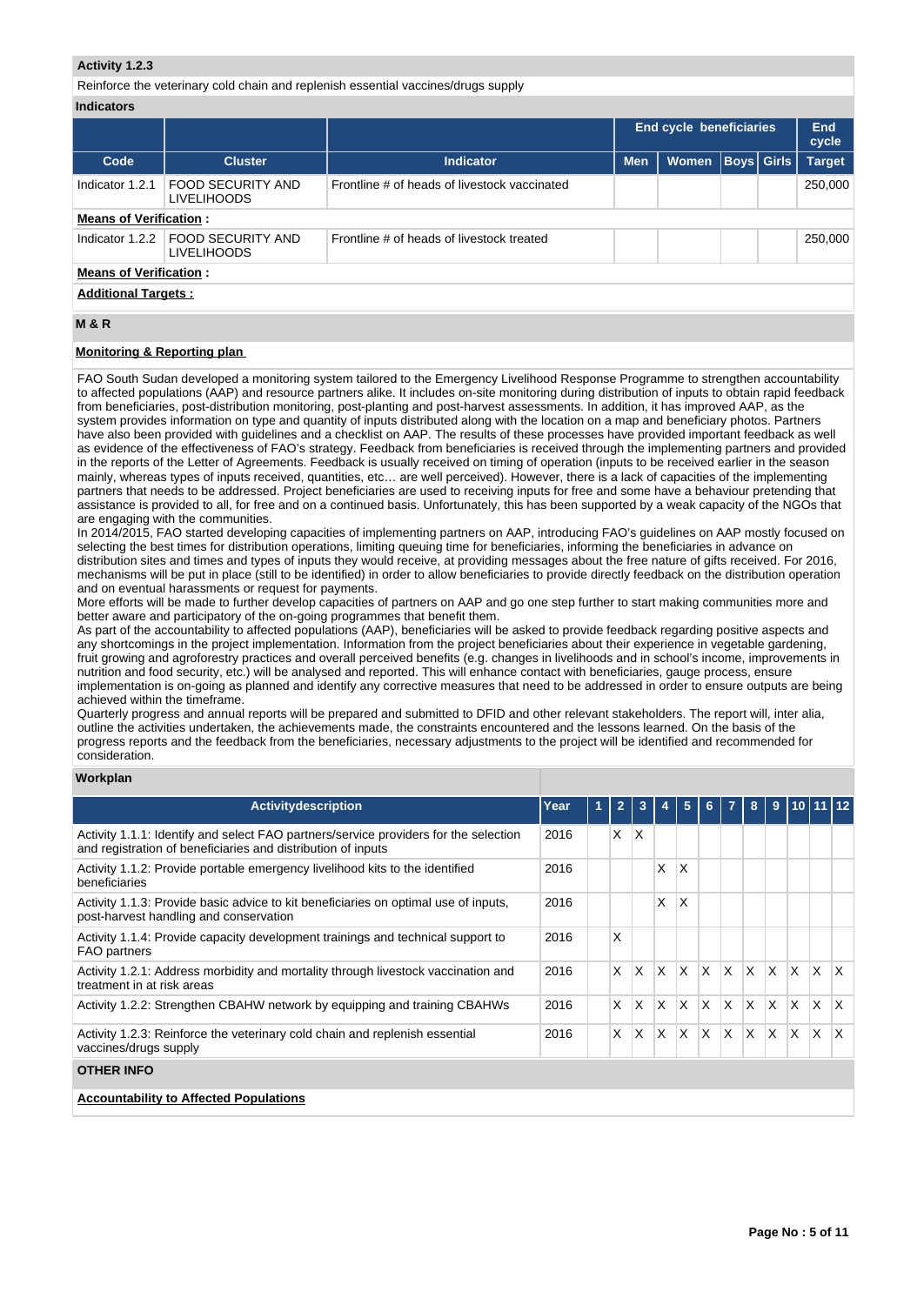Beneficiary population feedback has been collected by FAO M&E teams and activities have been amended in order to address those issues. For instance, the design of he leaflets accompanying the livelihood kits has been changed based on the feedback received. Similarly, the crop kit composition as well as the vegetable kit composition have been modified as well as the tools provided. FAO implementing partners are all trained on AAP by FAO and AAP training is being carried out during the month of February 2016 in Juba, Bor, Rumbek and Wau. AAP guidelines are an integral part of FAO's template agreements with implementing partners and feedback mechanisms will be established as part of the FAO agreement with partners. The mechanisms in place will vary depending on the location and circumstances. FAO Field Monitors are instructed to monitor the implementation of the AAP guidelines and will also be receiving immediate feedback from beneficiaries during distribution operations. More information on AAP approaches are provided in he M&E section.

# **Implementation Plan**

The aim of the intervention is to support vulnerable households with emergency livelihood kits in a timely fashion. For GUN States, this means that inputs need to reach the beneficiaries during the month of May 2016. Considering the lead time for inputs procurement and delivery to Juba, procurement actions have to start as early as September 2015 for vegetable seeds, agricultural tools and fishing kits, and January 2016 for crop seeds. With such an early action, it is estimated that inputs can be delivered to the main store in Juba during the month of February 2016.

By that time, FAO will have selected its implementing partners and started drafting of Letter of Agreements for the distribution campaign after a comprehensive capacity development programme encompassing accountability to affected populations, gender, technical information and information management.

Emergency inputs will be transported to by road to the main hubs in Rumbek and Bor from where partners will pick up their goods. The hub in Bor will serve distributions in Southern Jonglei while Rumbek will serve Counties in Lakes State.

For the most of the counties in Unity, Northern Jonglei and Upper Nile, the most efficient mean of transport will be by air. To this end, FAO will use logistics mechanisms already in place (logcluster). However, should the capacity of these mechanisms not be sufficient and be able to guarantee the timely dispatch of the livelihood inputs, alternative means will be explored. In 2015, FAO delivered more than 1100 MT of inputs in less than 8 weeks and can therefore build on this experience to ensure that beneficiaries receive their inputs on time.

## **Coordination with other Organizations in project area**

**Name of the organization Areas/activities of collaboration and rationale** 

**Environment Marker Of The Project**

## **Gender Marker Of The Project**

2a-The project is designed to contribute significantly to gender equality

### **Justify Chosen Gender Marker Code**

FAO recognizes the essential role of women in improving household food and nutrition security, which in South Sudan has become even more accentuated as the number of women-headed households increases as a result of the conflict. For this reason, the ELRP will focus as much as possible on women to ensure families, and above all women and children, reap the benefits. The emergency livelihood kits distributed through the programme are designed to be lightweight enabling women to transport them easily. The distribution of agricultural inputs will reduce their independence on others for inputs and allow for more consistency in farming. In particular, the provision of vegetable kits (with vegetable seeds of nutrient-dense and highly productive, short-cycle varieties) enables women and their families to have increased access to nutritious food sources, while cultivating vegetables close to home. Not having to walk to distant fields is a critical protection issue, particularly in times of open hostilities. An FAO field evaluation showed that although women often do not participate in fishing, womenheaded households are still able to benefit from fishing kits as owners of the technology. Vegetable and fisheries production can benefit the most vulnerable (women, elderly, widows) who can trade or barter and can be a source of income, especially for women in locations where markets are functioning. During input distribution, FAO and partner staff will ensure compliance with the five key messages on AAP and on prevention of sexual exploitation and abuse. Feedback mechanisms will also be established and channels communicated with beneficiaries. Gender and age-disaggregated data on programme coverage and impact will be collected, analysed and routinely reported on, and programme activities monitored for improvements in self-reliance as well as beneficiary satisfaction for both women and men.

### **Protection Mainstreaming**

FAO recognizes the essential role of women in improving household food security and nutrition. For this reason, ELRP interventions will focus as much as possible on women to ensure the entire household unit, and above all women and children, reap the benefits. The planned activities seek to help women as they help their families to manage the consequences of crisis and food insecurity and malnutrition, providing opportunities for income generation, increasing access to nutritious food sources, reducing exposure to gender-based violence, increasing time for maternal and child care and improving cooking practices.

Protection is mainstreamed throughout the programme, making sure at-risk groups' specific needs are taken into consideration and risks mitigated where and when possible. These groups (who could be constituted of women and girls, but also men and boys, elderly, unaccompanied children, minorities, IDPs or civil servants whose salaries have not been paid for months) are at risk of conflict-related or sexual violence, forced conscription, looting, destitution and general insecurity.

This will be done through the following activities:

- The vegetable kits distributed through the programme are designed to be lightweight to enable women to carry/transport them back to their homes easily.

- The distribution of fishing kits for capture and conservation is a high priority as a nutritious and cost-effective complement to food assistance provided by other partners. Some of the fish captured will be consumed at household level to supplement diets or sold for income; this implies that women will be able to spend some of the income from fishing to buy grains and other household necessities. - Vegetable kits (with vegetable seeds of nutrient-dense and highly productive, short-cycle varieties) will be provided to women to immediately enable access to nutritious food sources with the possibility of locally selling or trading the surplus.

- During input distribution, FAO and its partner's staff will ensure compliance with the five key messages on accountability to affected populations (AAP) and on Prevention of Sexual Exploitation and Abuse (PSEA). Feedback mechanisms will also be established and channels communicated with beneficiaries.

- Gender and age-disaggregated data on programme coverage and impact will be collected, analysed and routinely reported on and programme activities monitored for improvements in self-reliance as well as beneficiary satisfaction for both women and men.

### **Country Specific Information**

**Safety and Security**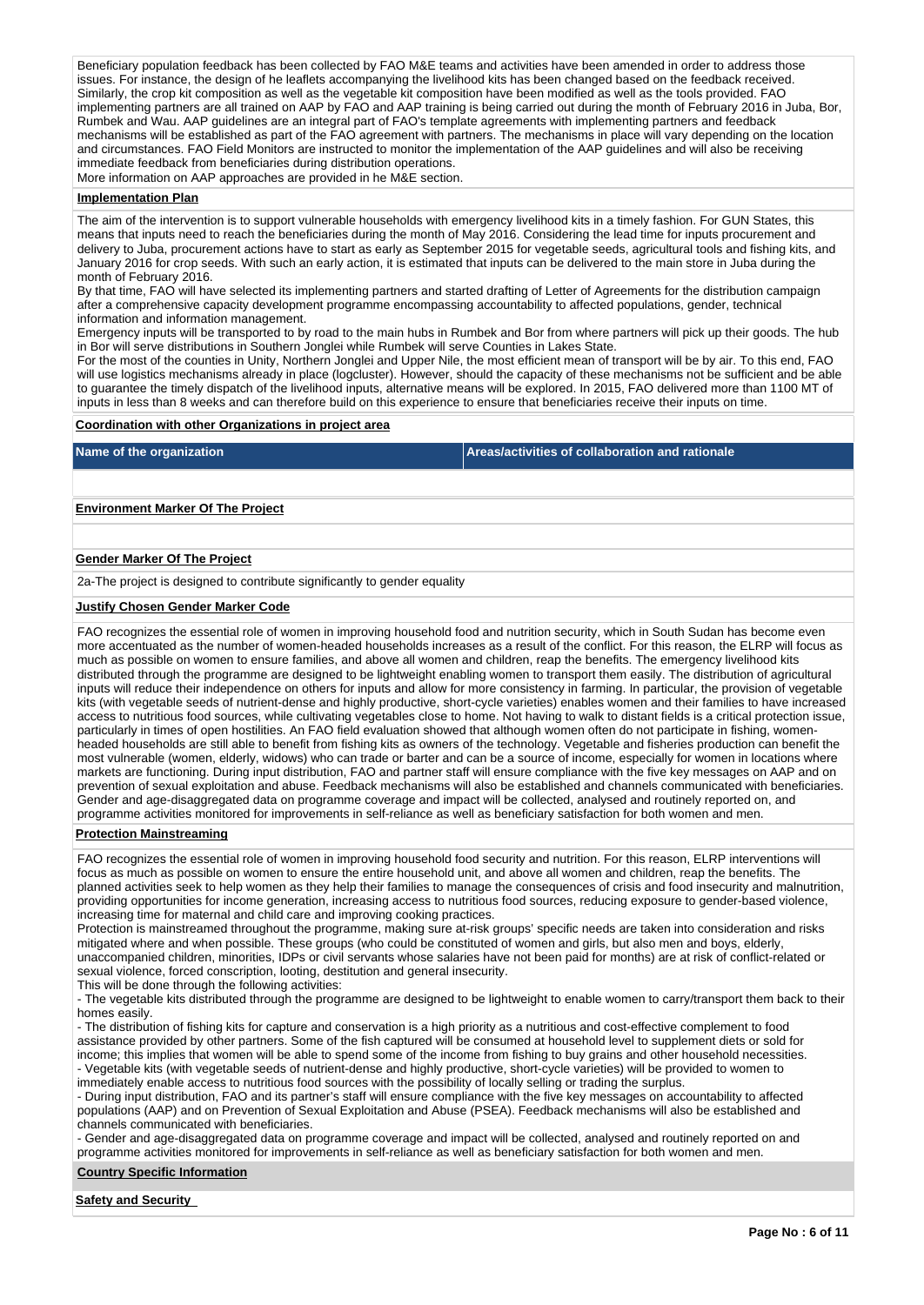FAO follows the security and safety procedures set out by UNDSS. All its vehicles and offices are compliant with the security standards required by UNDSS. All its staff undergoes safety and security training before being deployed to the field. Its entire staff receives security clearance from UNDSS before being deployed on mission in the country. Emergency livelihood inputs are pre-positioned in Juba and currently being transported to Rumbek. Storage for rapid response inputs (vegetable and fishing kits) will be Rumbek. In Rumbek the FAO storage facilities are within the UN compound, where WFP, UNHCR and UNICEF warehouse are located. A MOSS compliant security fence is being erected for further security.

The information management system developed and in currently rolling out since January 2015, will also allow for timely detection of eventual losses during transportation and distribution operations.

# **Access**

FAO will take responsibility for the delivery of the emergency livelihoods kits to identified areas. Helicopters will largely be the choice of aircraft due to the remoteness of locations and small landing sites. The MI8 helicopter is expected to have a maximum payload of 2mt per rotation. Delivery will be done making direct contact with the ground; one Mi8 will be used for the delivery of inputs in the project areas. FAO has field presence in Juba, Bor and Rumbek, amongst others. FAO presence is being established in Bentiu and Malakal as well and an assessment is being done to establish FAO presence also in Akobo. These field offices have various degrees of capacities and will be strengthened as necessary to ensure contact with organizations on the ground and deliver inputs.

# **BUDGET**

| Code | <b>Budget Line Description</b>                                                                                                                                                                                                                                                                                                                                               |           | D / S Quantity | <b>Unit</b><br>cost | <b>Duration</b><br><b>Recurran</b><br>ce | %<br>charged<br>to CHF | <b>Total Cost</b> |  |  |  |  |
|------|------------------------------------------------------------------------------------------------------------------------------------------------------------------------------------------------------------------------------------------------------------------------------------------------------------------------------------------------------------------------------|-----------|----------------|---------------------|------------------------------------------|------------------------|-------------------|--|--|--|--|
|      | <b>Staff and Other Personnel Costs</b>                                                                                                                                                                                                                                                                                                                                       |           |                |                     |                                          |                        |                   |  |  |  |  |
| 1.1  | International Operations Officer                                                                                                                                                                                                                                                                                                                                             | D         |                | 4 18,70<br>0.00     | 1                                        | 30%                    | 22,440.00         |  |  |  |  |
|      | The International Operations Officer is responsible for the implementation of all operational actions related to the project, such as<br>initiation of procurement actions, recruitments, travels, LoAs with implementing partners, etc The operation officer plays a<br>critical role in the establishment of project workplans and budgets and monitoring of expenditures. |           |                |                     |                                          |                        |                   |  |  |  |  |
| 1.2  | International Procurement Officer                                                                                                                                                                                                                                                                                                                                            | S         |                | 4 21,90<br>0.00     | 1                                        | 30%                    | 26,280.00         |  |  |  |  |
|      | The International Procurement Officer is responsible for all procurement actions. The procurement officer is therefore involved in<br>the establishment of pipelines, the logistical aspects for moving items from hubs to final destinations, etc                                                                                                                           |           |                |                     |                                          |                        |                   |  |  |  |  |
| 1.3  | International Monitoring Officer                                                                                                                                                                                                                                                                                                                                             | s         |                | 5 7,434<br>.00      | 1                                        | 30%                    | 11,151.00         |  |  |  |  |
|      | Responsible for the implementation of the M&E plan, supervising the M&E Field Officers, liaising with the IM Unit, compiling M&E<br>reports                                                                                                                                                                                                                                  |           |                |                     |                                          |                        |                   |  |  |  |  |
| 1.4  | Logistics Officer                                                                                                                                                                                                                                                                                                                                                            | D         |                | 5 8,284<br>.00      | 1                                        | 50%                    | 20,710.00         |  |  |  |  |
|      | Responsible for the logistical aspects of receiving and dispatching goods from/to FAO warehouses and to implementing partners.                                                                                                                                                                                                                                               |           |                |                     |                                          |                        |                   |  |  |  |  |
| 1.5  | <b>Information Manager</b>                                                                                                                                                                                                                                                                                                                                                   | s         |                | 3   21,90<br>0.00   | $\mathbf{1}$                             | 30%                    | 19,710.00         |  |  |  |  |
|      | Responsible for all aspects pertaining to the management of information on implementing partners, goods dispatched to partners,<br>goods received by beneficiaries, creation of reports at various levels.                                                                                                                                                                   |           |                |                     |                                          |                        |                   |  |  |  |  |
| 1.6  | Admin/Finance Officer                                                                                                                                                                                                                                                                                                                                                        | S         | 5 <sup>1</sup> | 18,70<br>0.00       | $\mathbf{1}$                             | 20%                    | 18,700.00         |  |  |  |  |
|      | Responsible for all aspects related to administration and finance relevant to the project, payments to suppliers, partners, etc                                                                                                                                                                                                                                              |           |                |                     |                                          |                        |                   |  |  |  |  |
| 1.7  | <b>M&amp;E Field Monitors</b>                                                                                                                                                                                                                                                                                                                                                | D         |                | 6 2,100<br>.00      | 4                                        | 100%                   | 50,400.00         |  |  |  |  |
|      | The field monitors are dispatched to the distribution sites to monitor the distribution operations and ensure that AAP guidelines<br>are fully implemented, carry out RPDM, carry ou M&E surveys, collect data, etc                                                                                                                                                          |           |                |                     |                                          |                        |                   |  |  |  |  |
| 1.8  | National Store keeper/warehouse manager                                                                                                                                                                                                                                                                                                                                      | D         |                | 6 1,600<br>.00      | 3                                        | 100%                   | 28,800.00         |  |  |  |  |
|      | Responsible for the FAO warehouses                                                                                                                                                                                                                                                                                                                                           |           |                |                     |                                          |                        |                   |  |  |  |  |
| 1.9  | National Logistics officers                                                                                                                                                                                                                                                                                                                                                  | D         |                | 6 1,600<br>.00      | $\overline{\mathbf{c}}$                  | 100%                   | 19,200.00         |  |  |  |  |
|      | Responsible for logistics at field level                                                                                                                                                                                                                                                                                                                                     |           |                |                     |                                          |                        |                   |  |  |  |  |
| 1.10 | Drivers                                                                                                                                                                                                                                                                                                                                                                      | s         |                | 6 1,100<br>.00      | 4                                        | 100%                   | 26,400.00         |  |  |  |  |
|      |                                                                                                                                                                                                                                                                                                                                                                              |           |                |                     |                                          |                        |                   |  |  |  |  |
| 1.11 | National technical officers                                                                                                                                                                                                                                                                                                                                                  | ${\tt S}$ |                | 6 2,600<br>.00      | $\overline{2}$                           | 100%                   | 31,200.00         |  |  |  |  |
|      | Provide technical support to the project                                                                                                                                                                                                                                                                                                                                     |           |                |                     |                                          |                        |                   |  |  |  |  |
| 1.12 | <b>National Operations Assistans</b>                                                                                                                                                                                                                                                                                                                                         | D         |                | 6 1,600<br>.00      | $\overline{2}$                           | 100%                   | 19,200.00         |  |  |  |  |
|      | Assist the international operations officer                                                                                                                                                                                                                                                                                                                                  |           |                |                     |                                          |                        |                   |  |  |  |  |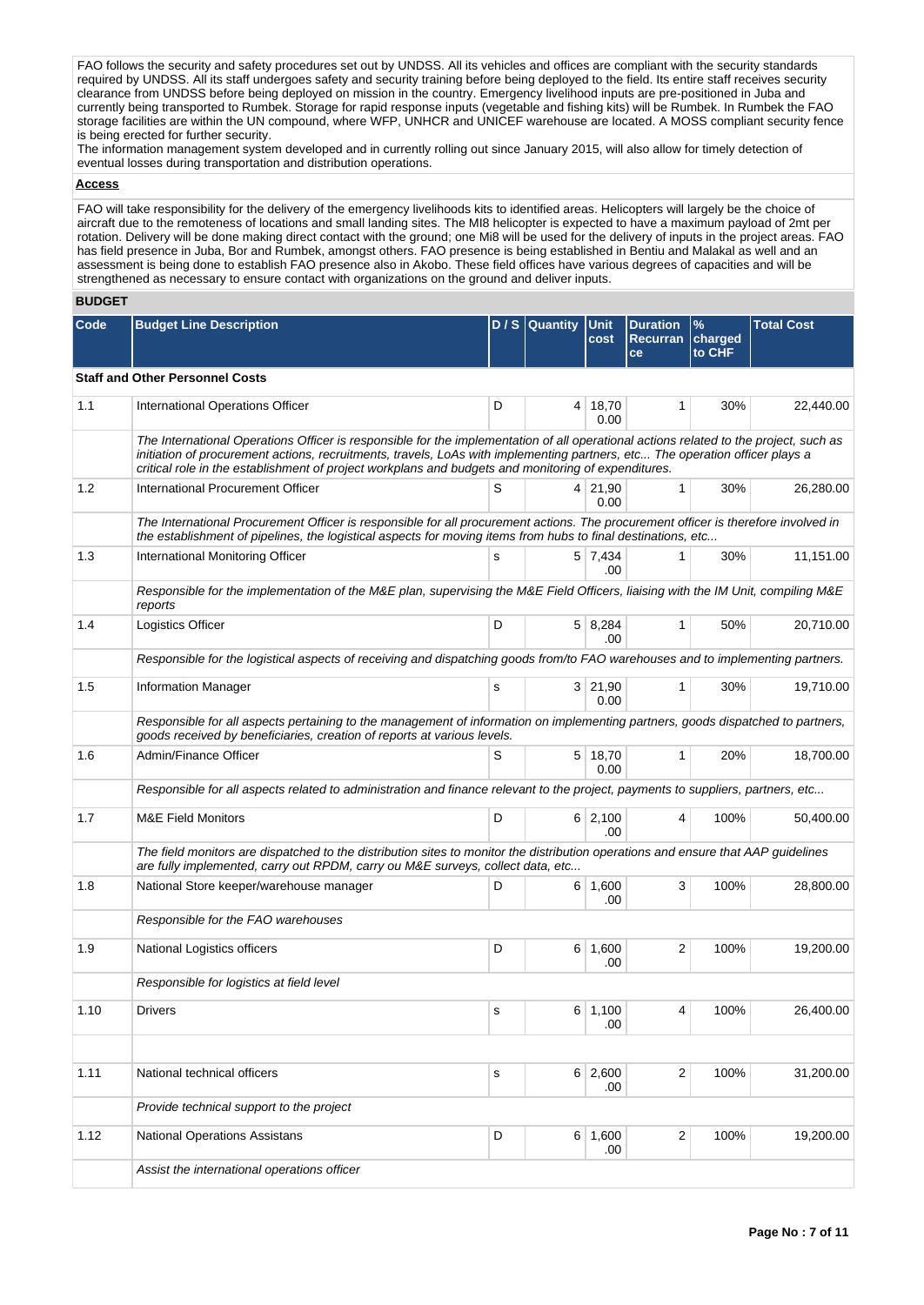| 1.13          | National Admin/Finance/Procurement Officers                                                                                                                                                                                                                                                                            | s | 6            | 1.600<br>.00   | 2            | 100% | 19.200.00  |  |  |  |  |
|---------------|------------------------------------------------------------------------------------------------------------------------------------------------------------------------------------------------------------------------------------------------------------------------------------------------------------------------|---|--------------|----------------|--------------|------|------------|--|--|--|--|
|               | <b>Section Total</b>                                                                                                                                                                                                                                                                                                   |   |              |                |              |      | 313,391.00 |  |  |  |  |
|               | <b>Supplies, Commodities, Materials</b>                                                                                                                                                                                                                                                                                |   |              |                |              |      |            |  |  |  |  |
| 2.1           | Emergency Livelihood items                                                                                                                                                                                                                                                                                             | D | 12000 10.00  |                | 1            | 100% | 120,000.00 |  |  |  |  |
|               | These are vegetables and fishing kits. The respective amount for each kit will be established during project implementation. The<br>quantity will be enough to establish a buffer stock of at least 30 000 kits.                                                                                                       |   |              |                |              |      |            |  |  |  |  |
| 2.2           | Vaccines and drugs                                                                                                                                                                                                                                                                                                     | D | $\mathbf{1}$ | 200,0<br>00.00 | 1            | 100% | 200,000.00 |  |  |  |  |
|               | The vaccines will include CBPP, Anthrax, PPR, CCPP, ND, drugs will include those for the most common diseases                                                                                                                                                                                                          |   |              |                |              |      |            |  |  |  |  |
|               | <b>Section Total</b>                                                                                                                                                                                                                                                                                                   |   |              |                |              |      | 320,000.00 |  |  |  |  |
|               | <b>Contractual Services</b>                                                                                                                                                                                                                                                                                            |   |              |                |              |      |            |  |  |  |  |
| 4.1           | <b>Transport services</b>                                                                                                                                                                                                                                                                                              | D | $\mathbf{1}$ | 80,00<br>0.00  | 1            | 100% | 80,000.00  |  |  |  |  |
|               |                                                                                                                                                                                                                                                                                                                        |   |              |                |              |      |            |  |  |  |  |
| 4.2           | Warehouse services                                                                                                                                                                                                                                                                                                     | D | $\mathbf{1}$ | 20,00<br>0.00  | $\mathbf{1}$ | 100% | 20,000.00  |  |  |  |  |
|               | <b>Section Total</b>                                                                                                                                                                                                                                                                                                   |   |              |                |              |      | 100,000.00 |  |  |  |  |
| <b>Travel</b> |                                                                                                                                                                                                                                                                                                                        |   |              |                |              |      |            |  |  |  |  |
| 5.1           | <b>Travel International Staff</b>                                                                                                                                                                                                                                                                                      | D | $\mathbf{1}$ | 50,00<br>0.00  | 1            | 100% | 50,000.00  |  |  |  |  |
|               | This includes DSA, tickets at UN established rates for international staff                                                                                                                                                                                                                                             |   |              |                |              |      |            |  |  |  |  |
| 5.2           | <b>Travel National Staff</b>                                                                                                                                                                                                                                                                                           | D | 1            | 40,00<br>0.00  | 1            | 100% | 40,000.00  |  |  |  |  |
|               | This will cover for costs associated to national staff travelling to the field for M&E purposes, provision of technical support,<br>assessments, etc                                                                                                                                                                   |   |              |                |              |      |            |  |  |  |  |
|               | <b>Section Total</b>                                                                                                                                                                                                                                                                                                   |   |              |                |              |      | 90,000.00  |  |  |  |  |
|               | <b>Transfers and Grants to Counterparts</b>                                                                                                                                                                                                                                                                            |   |              |                |              |      |            |  |  |  |  |
| 6.1           | LoAs with implementing partners                                                                                                                                                                                                                                                                                        | D | 5            | 182,1<br>53.60 | 1            | 100% | 910,768.00 |  |  |  |  |
|               | The partner selection process is currently on-going. The process started with the registration of FSL cluster members with FAO,<br>the issuance of a call for proposals for frontline services, which will be closed in mid-January. The selection of partners will be<br>finalised during the month of February 2016. |   |              |                |              |      |            |  |  |  |  |
|               | <b>Section Total</b>                                                                                                                                                                                                                                                                                                   |   |              |                |              |      | 910,768.00 |  |  |  |  |
|               | <b>General Operating and Other Direct Costs</b>                                                                                                                                                                                                                                                                        |   |              |                |              |      |            |  |  |  |  |
| 7.1           | Reporting                                                                                                                                                                                                                                                                                                              | d | 1            | 5,000<br>.00   | 1            | 100% | 5,000.00   |  |  |  |  |
|               | Standard costs charged by FAO for reporting                                                                                                                                                                                                                                                                            |   |              |                |              |      |            |  |  |  |  |
| 7.2           | Evaluation                                                                                                                                                                                                                                                                                                             | d | $\mathbf{1}$ | 20,00<br>0.00  | 1            | 100% | 20,000.00  |  |  |  |  |
|               | Standard costs charged by FAO for evaluation                                                                                                                                                                                                                                                                           |   |              |                |              |      |            |  |  |  |  |
| 7.3           | <b>Technical Support Services</b>                                                                                                                                                                                                                                                                                      | D | 1            | 10,00<br>0.00  | 1            | 100% | 10,000.00  |  |  |  |  |
|               | Standard costs charged by FAO for technical support services from HQ and FAO Regional Offices                                                                                                                                                                                                                          |   |              |                |              |      |            |  |  |  |  |
| 7.4           | Vehicle Operating and Maintenance                                                                                                                                                                                                                                                                                      | D | 1            | 50,00<br>0.00  | $\mathbf{1}$ | 100% | 50,000.00  |  |  |  |  |
|               | This is a lumpsum to contribute to the maintenance and operation of vehicles. It is estimated that vehicles operating in the field<br>(out of Bor, Bentiu, Rumbek, Wau) cost about 1500 USD per months. This amount will cover three vehicles for 11 months.                                                           |   |              |                |              |      |            |  |  |  |  |
| 7.5           | Security and upkeep services                                                                                                                                                                                                                                                                                           | D | $\mathbf{1}$ | 50,00<br>0.00  | 1            | 100% | 50,000.00  |  |  |  |  |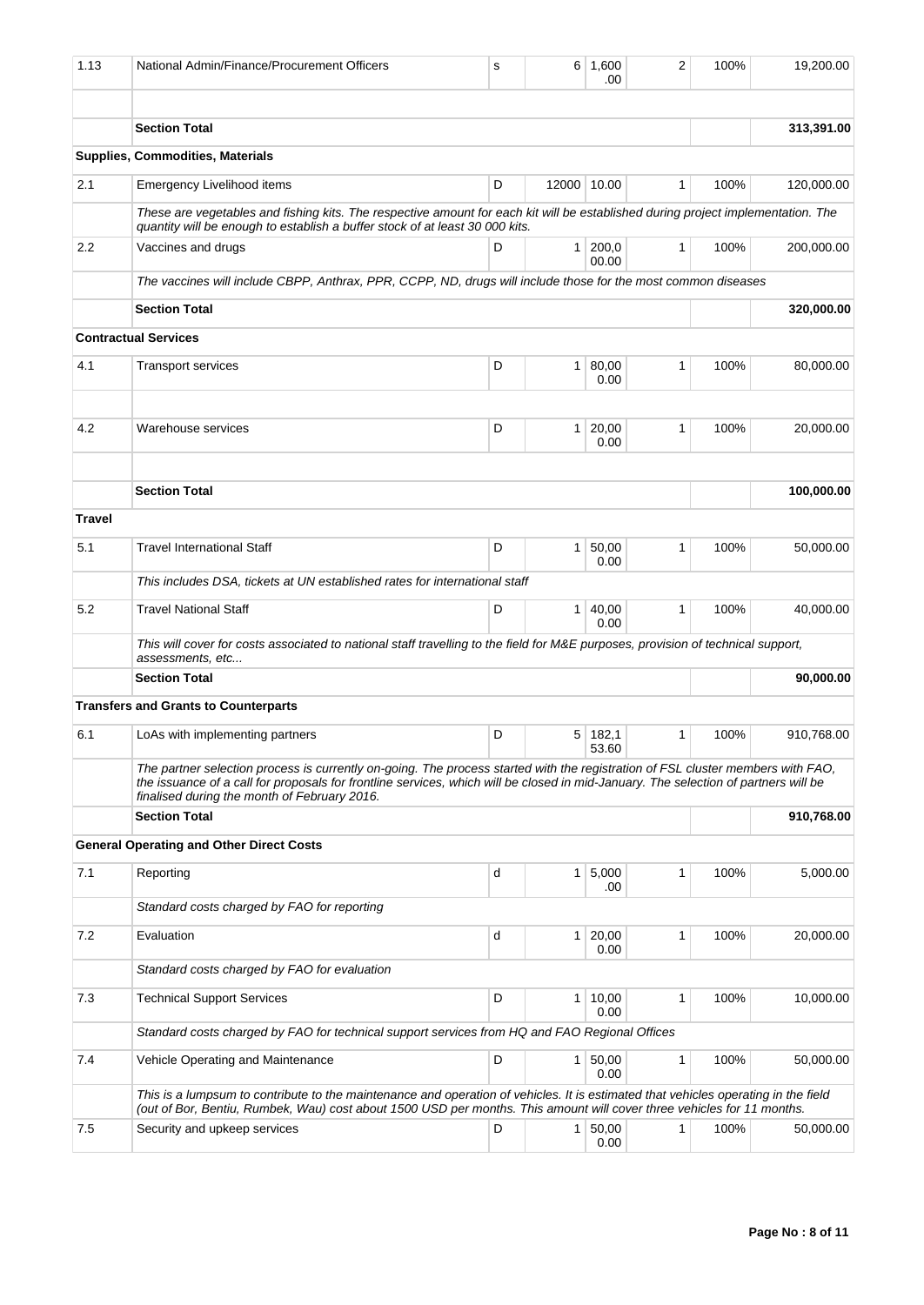|                             | This is a contribution to security related expenditures, such as security at warehouses (Juba, Rumbek, Wau). |              |  |              |  |  |  |  |
|-----------------------------|--------------------------------------------------------------------------------------------------------------|--------------|--|--------------|--|--|--|--|
|                             | <b>Section Total</b>                                                                                         | 135,000.00   |  |              |  |  |  |  |
| <b>SubTotal</b>             | 1,869,159.00                                                                                                 |              |  |              |  |  |  |  |
| Direct                      |                                                                                                              | 1,716,518.00 |  |              |  |  |  |  |
| Support                     | 152,641.00                                                                                                   |              |  |              |  |  |  |  |
| <b>PSC Cost</b>             |                                                                                                              |              |  |              |  |  |  |  |
| <b>PSC Cost Percent</b>     |                                                                                                              |              |  | 7%           |  |  |  |  |
| <b>PSC Amount</b>           |                                                                                                              |              |  | 130,841.13   |  |  |  |  |
| <b>Total Cost</b>           |                                                                                                              |              |  | 2,000,000.13 |  |  |  |  |
| <b>Grand Total CHF Cost</b> |                                                                                                              |              |  | 2,000,000.13 |  |  |  |  |

# **Project Locations**

| <b>Location</b>   | <b>Estimated</b><br>percentage<br>of budget<br>for each<br><b>location</b> | <b>Estimated number of beneficiaries</b><br>for each location |                    |             |       |              | <b>Activity Name</b>                                                                                                                                                                                                                                                                                                                                                                                                                                                                                                                                                                                                                                                                                                                                                                                                             |
|-------------------|----------------------------------------------------------------------------|---------------------------------------------------------------|--------------------|-------------|-------|--------------|----------------------------------------------------------------------------------------------------------------------------------------------------------------------------------------------------------------------------------------------------------------------------------------------------------------------------------------------------------------------------------------------------------------------------------------------------------------------------------------------------------------------------------------------------------------------------------------------------------------------------------------------------------------------------------------------------------------------------------------------------------------------------------------------------------------------------------|
|                   |                                                                            | Men                                                           | Women              | <b>Boys</b> | Girls | <b>Total</b> |                                                                                                                                                                                                                                                                                                                                                                                                                                                                                                                                                                                                                                                                                                                                                                                                                                  |
| Eastern Equatoria |                                                                            | 16 7,908                                                      | 11,072 7,908 7,908 |             |       | 6            | 34,79 Activity 1.1.1 : Identify and select FAO<br>partners/service providers for the selection and<br>registration of beneficiaries and distribution of<br>inputs<br>Activity 1.1.2 : Provide portable emergency<br>livelihood kits to the identified beneficiaries<br>Activity 1.1.3 : Provide basic advice to kit<br>beneficiaries on optimal use of inputs, post-<br>harvest handling and conservation<br>Activity 1.1.4 : Provide capacity development<br>trainings and technical support to FAO partners<br>Activity 1.2.1: Address morbidity and mortality<br>through livestock vaccination and treatment in at<br>risk areas<br>Activity 1.2.2: Strengthen CBAHW network by<br>equipping and training CBAHWs<br>Activity 1.2.3 : Reinforce the veterinary cold<br>chain and replenish essential vaccines/drugs<br>supply  |
| Jonglei           |                                                                            | 16 8,068                                                      | 11,296 8,068 8,068 |             |       |              | 35,50 Activity 1.1.1 : Identify and select FAO<br>partners/service providers for the selection and<br>registration of beneficiaries and distribution of<br>inputs<br>Activity 1.1.2 : Provide portable emergency<br>livelihood kits to the identified beneficiaries<br>Activity 1.1.3 : Provide basic advice to kit<br>beneficiaries on optimal use of inputs, post-<br>harvest handling and conservation<br>Activity 1.1.4 : Provide capacity development<br>trainings and technical support to FAO partners<br>Activity 1.2.1: Address morbidity and mortality<br>through livestock vaccination and treatment in at<br>risk areas<br>Activity 1.2.2 : Strengthen CBAHW network by<br>equipping and training CBAHWs<br>Activity 1.2.3 : Reinforce the veterinary cold<br>chain and replenish essential vaccines/drugs<br>supply |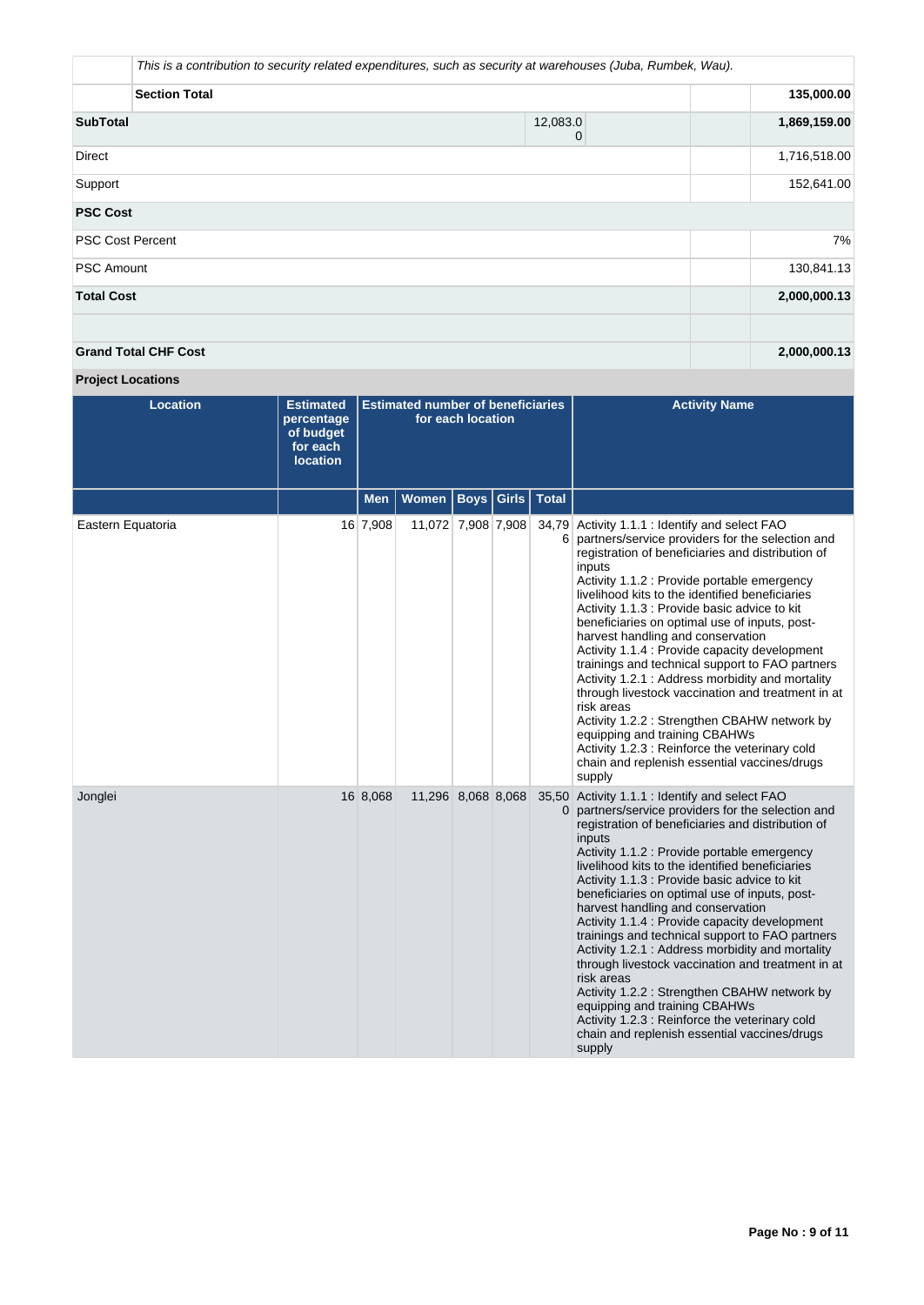| Lakes                   | 12 6,233 |                    | 8,726 6,233 6,233 |            | 27,42 Activity 1.1.1 : Identify and select FAO<br>5 partners/service providers for the selection and<br>registration of beneficiaries and distribution of<br>inputs<br>Activity 1.1.2 : Provide portable emergency<br>livelihood kits to the identified beneficiaries<br>Activity 1.1.3 : Provide basic advice to kit<br>beneficiaries on optimal use of inputs, post-<br>harvest handling and conservation<br>Activity 1.1.4 : Provide capacity development<br>trainings and technical support to FAO partners<br>Activity 1.2.1: Address morbidity and mortality<br>through livestock vaccination and treatment in at<br>risk areas<br>Activity 1.2.2: Strengthen CBAHW network by<br>equipping and training CBAHWs<br>Activity 1.2.3 : Reinforce the veterinary cold<br>chain and replenish essential vaccines/drugs<br>supply  |
|-------------------------|----------|--------------------|-------------------|------------|------------------------------------------------------------------------------------------------------------------------------------------------------------------------------------------------------------------------------------------------------------------------------------------------------------------------------------------------------------------------------------------------------------------------------------------------------------------------------------------------------------------------------------------------------------------------------------------------------------------------------------------------------------------------------------------------------------------------------------------------------------------------------------------------------------------------------------|
| Northern Bahr el Ghazal | 8 4,116  |                    | 5,762 4,116 4,116 | 18,11      | Activity 1.1.1 : Identify and select FAO<br>partners/service providers for the selection and<br>registration of beneficiaries and distribution of<br>inputs<br>Activity 1.1.2 : Provide portable emergency<br>livelihood kits to the identified beneficiaries<br>Activity 1.1.3 : Provide basic advice to kit<br>beneficiaries on optimal use of inputs, post-<br>harvest handling and conservation<br>Activity 1.1.4 : Provide capacity development<br>trainings and technical support to FAO partners<br>Activity 1.2.1: Address morbidity and mortality<br>through livestock vaccination and treatment in at<br>risk areas<br>Activity 1.2.2 : Strengthen CBAHW network by<br>equipping and training CBAHWs<br>Activity 1.2.3 : Reinforce the veterinary cold<br>chain and replenish essential vaccines/drugs<br>supply         |
| Unity                   | 9 4,516  |                    | 6,322 4,516 4,516 | 19,87<br>0 | Activity 1.1.1 : Identify and select FAO<br>partners/service providers for the selection and<br>registration of beneficiaries and distribution of<br>inputs<br>Activity 1.1.2 : Provide portable emergency<br>livelihood kits to the identified beneficiaries<br>Activity 1.1.3 : Provide basic advice to kit<br>beneficiaries on optimal use of inputs, post-<br>harvest handling and conservation<br>Activity 1.1.4 : Provide capacity development<br>trainings and technical support to FAO partners<br>Activity 1.2.1: Address morbidity and mortality<br>through livestock vaccination and treatment in at<br>risk areas<br>Activity 1.2.2: Strengthen CBAHW network by<br>equipping and training CBAHWs<br>Activity 1.2.3 : Reinforce the veterinary cold<br>chain and replenish essential vaccines/drugs<br>supply          |
| <b>Upper Nile</b>       | 15 7,613 | 10,659 7,613 7,613 |                   |            | 33,49 Activity 1.1.1 : Identify and select FAO<br>8 partners/service providers for the selection and<br>registration of beneficiaries and distribution of<br>inputs<br>Activity 1.1.2 : Provide portable emergency<br>livelihood kits to the identified beneficiaries<br>Activity 1.1.3 : Provide basic advice to kit<br>beneficiaries on optimal use of inputs, post-<br>harvest handling and conservation<br>Activity 1.1.4 : Provide capacity development<br>trainings and technical support to FAO partners<br>Activity 1.2.1: Address morbidity and mortality<br>through livestock vaccination and treatment in at<br>risk areas<br>Activity 1.2.2 : Strengthen CBAHW network by<br>equipping and training CBAHWs<br>Activity 1.2.3 : Reinforce the veterinary cold<br>chain and replenish essential vaccines/drugs<br>supply |